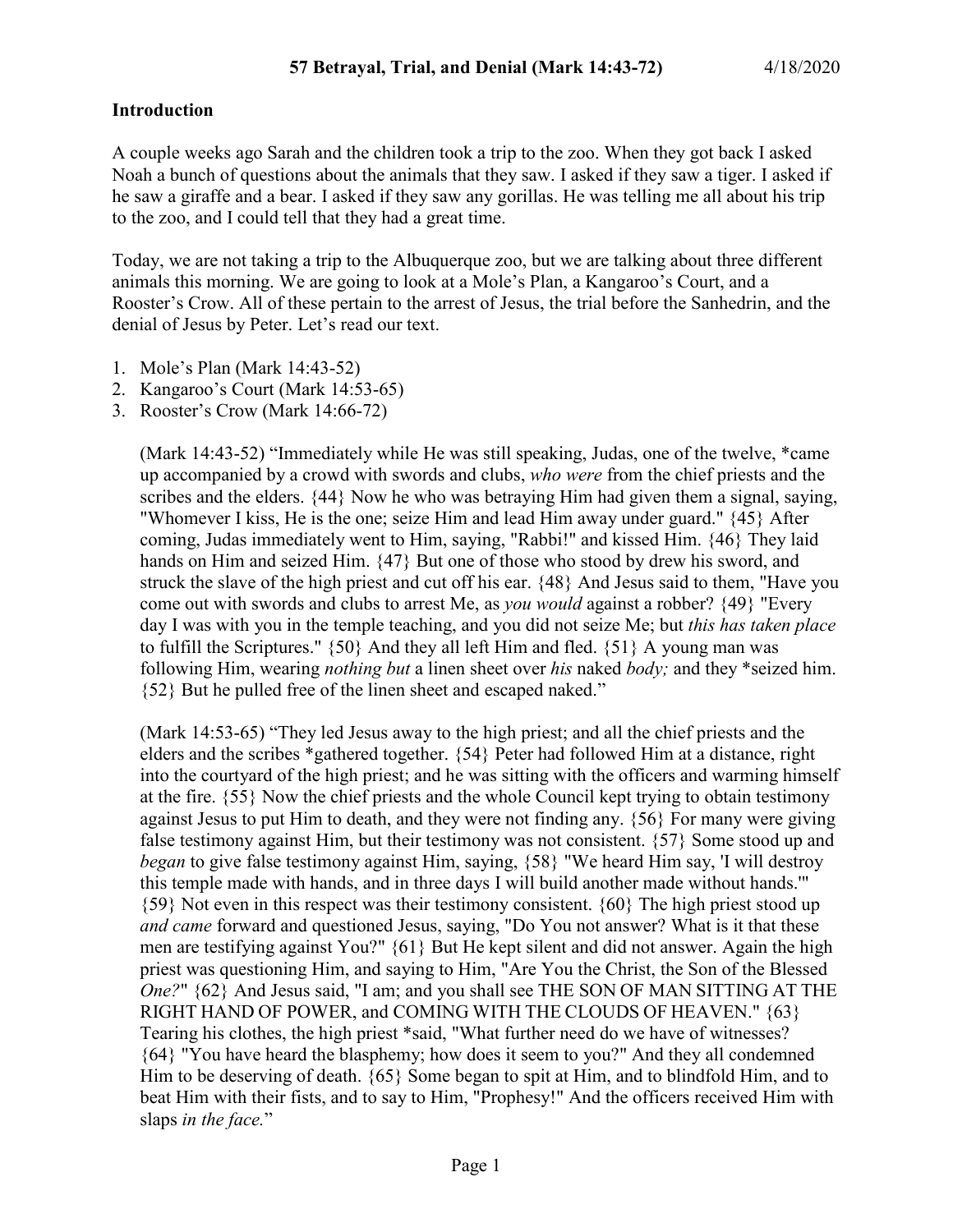(Mark 14:66-72) "As Peter was below in the courtyard, one of the servant-girls of the high priest \*came, {67} and seeing Peter warming himself, she looked at him and \*said, "You also were with Jesus the Nazarene." {68} But he denied *it,* saying, "I neither know nor understand what you are talking about." And he went out onto the porch. {69} The servantgirl saw him, and began once more to say to the bystanders, "This is *one* of them!" {70} But again he denied it. And after a little while the bystanders were again saying to Peter, "Surely you are *one* of them, for you are a Galilean too." {71} But he began to curse and swear, "I do not know this man you are talking about!" {72} Immediately a rooster crowed a second time. And Peter remembered how Jesus had made the remark to him, "Before a rooster crows twice, you will deny Me three times." And he began to weep."

#### **1. Mole's Plan** (Mark 14:43-52)

The use of mole for one who betrays a person or organization was based on the way a mole lives. He burrows a deep tunnel to live in. A mole is a traitor who is deeply entrenched in the affairs of the organization, but not for the purpose of helping it, but to betray it at the right opportunity. In Luke 6:16, Judas is referred to as a traitor. He was one of the twelve apostles, and deeply entrenched in the everyday ministry of the Lord. Judas was the treasurer and kept the money box for the group. In John 12:4-6, we find that he was a thief and used to pilfer what was put into it. He was not a man of good character.

(Luke 6:16) "Judas *the son* of James, and Judas Iscariot, who became a traitor."

(John 12:4-6) "But Judas Iscariot, one of His disciples, who was intending to betray Him, \*said, {5} "Why was this perfume not sold for three hundred denarii and given to poor *people?*" {6} Now he said this, not because he was concerned about the poor, but because he was a thief, and as he had the money box, he used to pilfer what was put into it."

In Matthew 26:14-16, we find that he had accepted money to betray Jesus and was looking for a good opportunity to betray Jesus. He was a mole whose plan was to betray Jesus at the right opportunity.

(Matt 26:14-16) "Then one of the twelve, named Judas Iscariot, went to the chief priests  $\{15\}$ and said, "What are you willing to give me to betray Him to you?" And they weighed out thirty pieces of silver to him. {16} From then on he *began* looking for a good opportunity to betray Jesus."

Judas' plan was very detailed. He had determined that this was the right opportunity. His plan included details about how he would identify Jesus. He was going to betray Jesus with a kiss. He told them to seize and lead away under guard the one that he kissed.

(Mark 14:43-44) "Immediately while He was still speaking, Judas, one of the twelve, \*came up accompanied by a crowd with swords and clubs, *who were* from the chief priests and the scribes and the elders. {44} Now he who was betraying Him had given them a signal, saying, "Whomever I kiss, He is the one; seize Him and lead Him away under guard."

Our text says that Judas came with the chief priests, scribes, elders, and a large crowd with swords and clubs. In John's account, we find out that the Roman cohort was the one that arrested Jesus. That makes sense. The priests and scribes knew who Jesus was, but the Roman cohort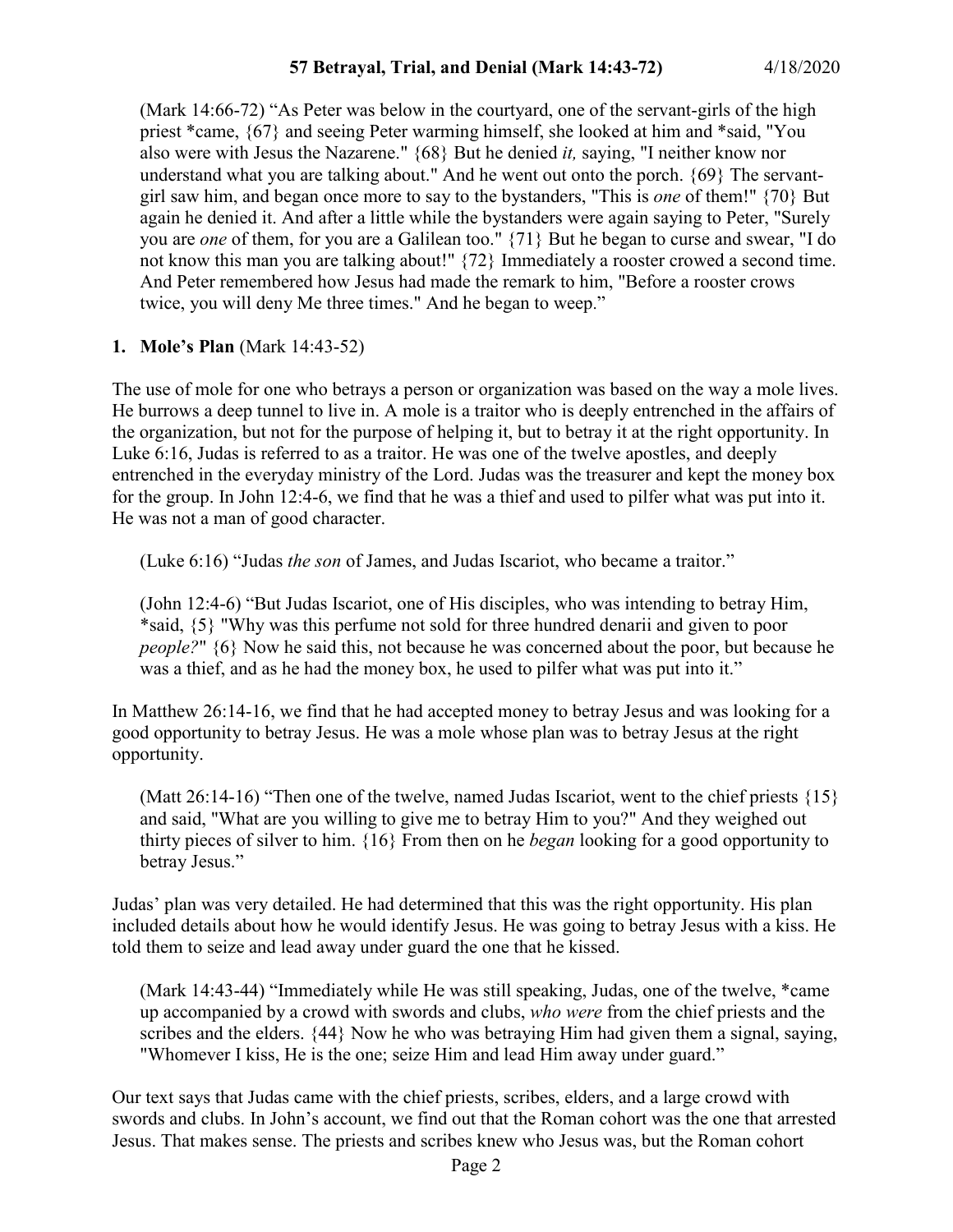would not have known who to arrest. I want to take just a minute to explain the Roman army. According to the Marion Reform, which took place in 107 BC, the military structure went like this: Legion (two or more cohorts), Cohort (ten units), Unit (six centuraie), Centuraie (ten contubernia), Contubernia (eight soldiers). Therefore a unit had about 480 soldiers, and a cohort had ten units or 4,800 soldiers. There were a lot of soldiers that come out with the chief priests.<sup>[1](#page-2-0)</sup>

(John 18:12-13) "So the *Roman* cohort and the commander and the officers of the Jews, arrested Jesus and bound Him, {13} and led Him to Annas first; for he was father-in-law of Caiaphas, who was high priest that year."

This ties in with Matthew's account. After Peter had drawn his sword and cut off the ear of the slave of the high priest, Jesus told Peter to put away his sword. Then, He said, "do you think that I cannot appeal of My Father, and He will at once put at My disposal more than twelve legions of angels? The priests had nearly 5,000 soldiers and people there to arrest Jesus, but Jesus told Peter He could have more than 120,000 angels there if He wanted. Jesus said that the Scriptures needed to be fulfilled, so it had to happen this way.

(Matt 26:53-54) "Or do you think that I cannot appeal to My Father, and He will at once put at My disposal more than twelve legions of angels? {54} "How then will the Scriptures be fulfilled, *which say* that it must happen this way?"

Judas carried out his plan and went to Jesus, saying, "Rabbi!" and he kissed Jesus. The high priests and the officers laid hands on Him and seized Him. We read that one of those who stood by drew his sword and struck the slave of the high priest and cut off his ear. In John's account he identifies that one as being Peter, and he also identifies the slave's name as Malchus. I believe the soldiers were there, but it was the priests and their slaves that arrested Jesus. I don't think that Peter would have drawn a sword against one of the soldiers in the Roman cohort. These were the best trained and conditioned soldiers in the world. They were the elite of the elite and Peter would not have done that.

(Mark 14:45-47) "After coming, Judas immediately went to Him, saying, "Rabbi!" and kissed Him. {46} They laid hands on Him and seized Him. {47} But one of those who stood by drew his sword, and struck the slave of the high priest and cut off his ear."

(John 18:10) "Simon Peter then, having a sword, drew it and struck the high priest's slave, and cut off his right ear; and the slave's name was Malchus."

One of the things that has always amazed and puzzled me about this whole scene is that after Peter had cut off Malchus' ear, Jesus reached out and healed his ear. Peter did not cut his ear; he cut OFF the ear, which means that his ear was lying on the ground. Jesus restored his ear. This was a supernatural, miraculous healing, something that only God could do. To me, the high priest should have recognized Jesus' deity and put a stop to the whole thing. That amazes me that they were so hard-hearted and spiritually blind that they went ahead with their plan after this supernatural healing.

(Luke 22:51) "But Jesus answered and said, "Stop! No more of this." And He touched his ear and healed him."

<span id="page-2-0"></span><sup>&</sup>lt;sup>1</sup> See [https://en.wikipedia.org/wiki/Marian\\_reforms.](https://en.wikipedia.org/wiki/Marian_reforms)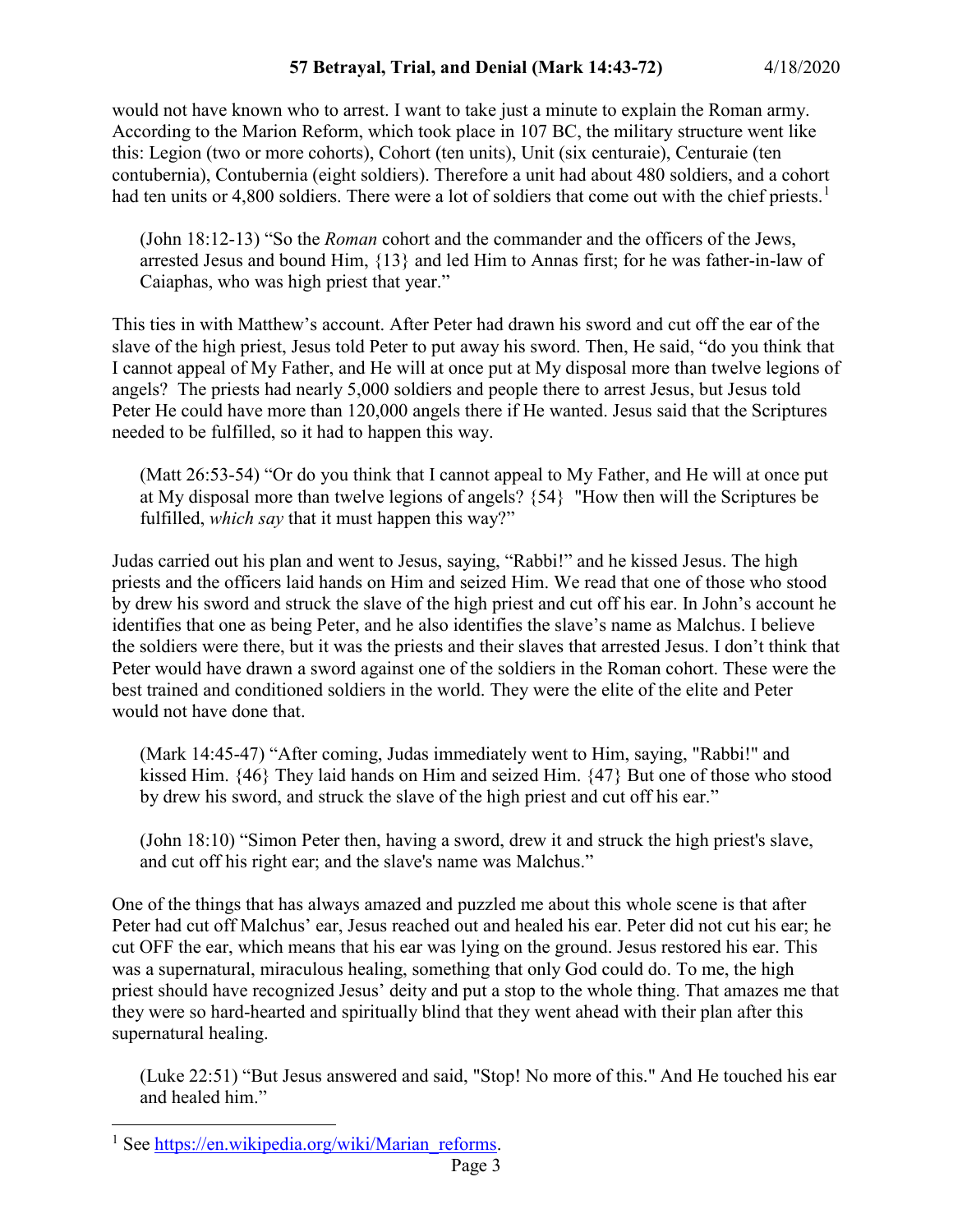Jesus said to them, "Have you come out with swords and clubs to arrest Me, as you would against a robber? Every day I was with you in the temple teaching, and you did not seize Me; but this has taken place to fulfill the Scriptures." The mole had a plan and that plan was being carried out. The priests and scribes had a plan to put Jesus to death. They all felt that they were taking control of the situation. In reality, God had a predetermined plan and all the things that they were doing had been prophesied about. They were fulfilling the Scriptures and did not even know it.

(Mark 14:48-49) "And Jesus said to them, "Have you come out with swords and clubs to arrest Me, as *you would* against a robber? {49} "Every day I was with you in the temple teaching, and you did not seize Me; but *this has taken place* to fulfill the Scriptures."

We read that they all left Him and fled. I believe that this is referring to Jesus' disciples. Peter had told His disciples that they would all scatter. This was out of Zechariah 13:7, was just another Scripture that was being fulfilled.

(Mark 14:50) "And they all left Him and fled."

(Zech 13:7b) "Strike the Shepherd that the sheep may be scattered; And I will turn My hand against the little ones."

It was not just he disciples who fled. There was a young man following Jesus, wearing nothing but a linen sheet over his naked body; and they seized him. The young man pulled free of the linen sheet and escaped naked.

(Mark 14:51-53) "A young man was following Him, wearing *nothing but* a linen sheet over *his* naked *body;* and they \*seized him. {52} But he pulled free of the linen sheet and escaped naked."

## **2. Kangaroo's Court** (Mark 14:53-65)

After the Mole's Plan we have the Kangaroo's court. A kangaroo court is one where a predetermined outcome is planned. It was named a kangaroo court because the prosecutor jumps over evidence in order to quickly arrive at the desired verdict. If all the evidence would be looked at, the defendant would be found innocent. The Pharisees, Sadducees, chief priests, and Herodians had all been attempting to destroy and kill Jesus. They had tried to trap Him, and find ways to incriminate Him, and Jesus had not fallen to any of their malicious schemes. They had now arrested Him, and brought Him before the Sanhedrin Council and were trying to obtain testimony to put Him to death. Their predetermined outcome was a guilty verdict to put Him to death.

After arresting Jesus, they led Him away to the high priest. Peter had fled with the others, but he followed Jesus at a distance, right into the courtyard of the high priest. He sat with the officers and warmed himself at the fire. All the chief priests and the elders and the scribes had gathered together. This was the Sanhedrin Council, and they were the ones that were going to conduct this Kangaroo Court. We find that they had a predetermined outcome they were trying to arrive at. They were trying to obtain testimony to put Him to death. Unfortunately, none of their testimony was consistent. I always tell people that if you tell the truth you never have to worry about what you said. In this case, people were giving false testimony and none of it was consistent.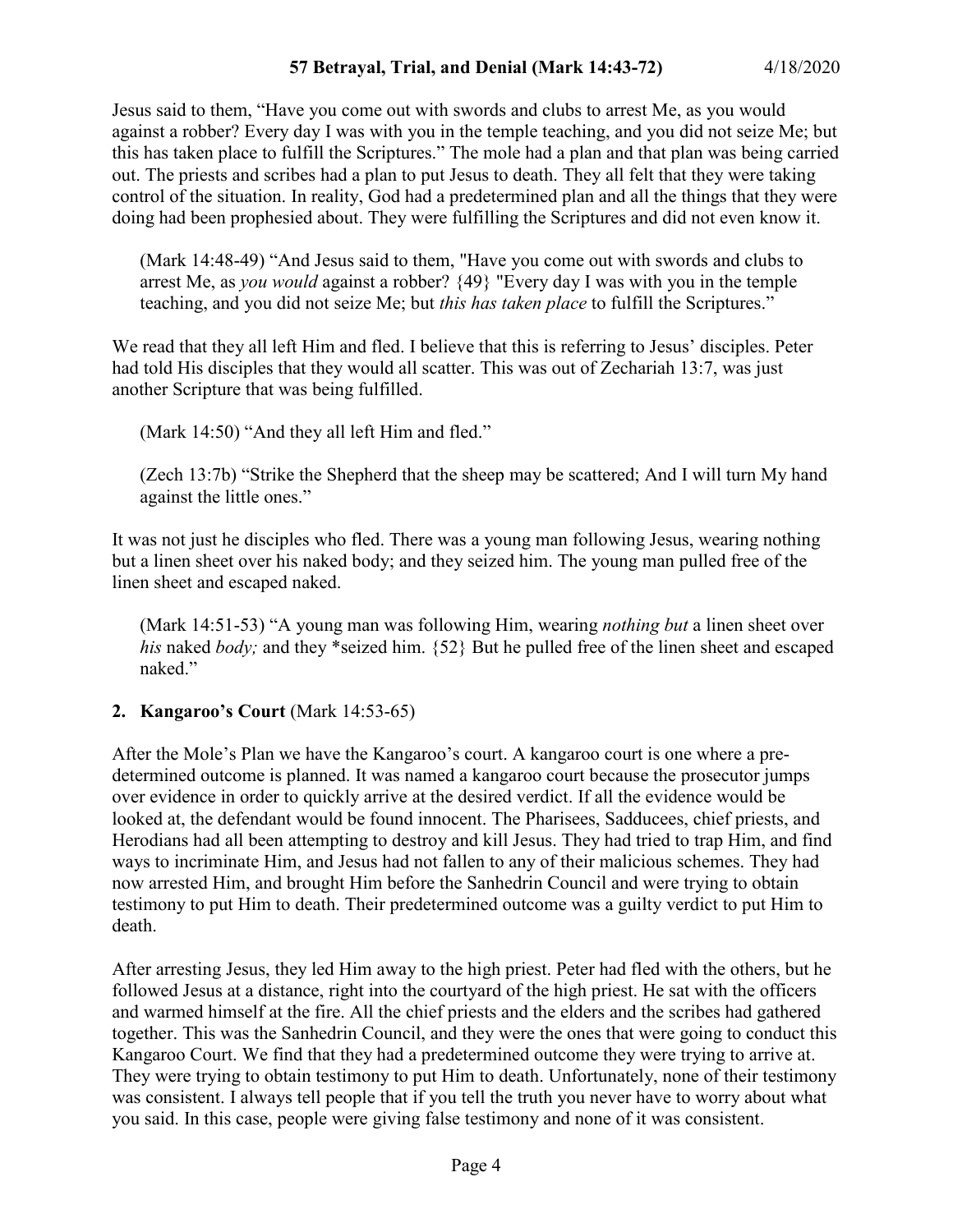(Mark 14:53-56) "They led Jesus away to the high priest; and all the chief priests and the elders and the scribes \*gathered together. {54} Peter had followed Him at a distance, right into the courtyard of the high priest; and he was sitting with the officers and warming himself at the fire. {55} Now the chief priests and the whole Council kept trying to obtain testimony against Jesus to put Him to death, and they were not finding any. {56} For many were giving false testimony against Him, but their testimony was not consistent."

One of the false testimonies that was shared pertained to destroying the temple and building another one made without hands. In John 2 Jesus had cleaned out the temple the first time. At that time, He was asked by what authority He did those things. He replied to them, "Destroy this temple, and in three days I will raise it up." Jesus did not say that He would destroy the temple. He said, "Destroy this temple," and He was referring to His own body. He was prophesying to them that when they put Him to death, He would be raised from the dead in three days. Their testimony was inaccurate, and it showed that they completely misunderstood what He had been telling them.

(Mark 14:57-59) "Some stood up and *began* to give false testimony against Him, saying, {58} "We heard Him say, 'I will destroy this temple made with hands, and in three days I will build another made without hands.'" {59} Not even in this respect was their testimony consistent."

(John 2:19-21) "Jesus answered them, "Destroy this temple, and in three days I will raise it up." {20} The Jews then said, "It took forty-six years to build this temple, and will You raise it up in three days?" {21} But He was speaking of the temple of His body."

Jesus was not answering any of these false charges, so the high priest stood up and asked Jesus why He was not answering and asked about the charges being brought against Him. Jesus kept silent and did not answer. The high priest questioned Him again, this time about Him being the Messiah. He said, "Are You the Christ, the Son of the Blessed One?" At this, Jesus responded, saying, "I am." The term, "I Am," is an expression that the Jews were very familiar with. In Exodus 3:14, God said to Moses, "I Am who I Am." This was one of the names of God; He was known to them as the "I AM." So, when Jesus said I am, He was not just saying that He was the Messiah, but He was also making Himself out to be God.

(Ex 3:14) "God said to Moses, "I AM WHO I AM"; and He said, "Thus you shall say to the sons of Israel, 'I AM has sent me to you."

(Mark 14:60-65) "The high priest stood up *and came* forward and questioned Jesus, saying, "Do You not answer? What is it that these men are testifying against You?" {61} But He kept silent and did not answer. Again the high priest was questioning Him, and saying to Him, "Are You the Christ, the Son of the Blessed *One?*" {62} And Jesus said, "I am; and you shall see THE SON OF MAN SITTING AT THE RIGHT HAND OF POWER, and COMING WITH THE CLOUDS OF HEAVEN."

Jesus also told them that they would see the Son of Man sitting at the right hand of power, and coming with the clouds of heaven. This is a quote from Daniel 7. Jesus had just taught on His second coming, and the signs that will accompany His return. He is claiming to be the Messiah, and that He will come again with great power and glory, and His dominion will be everlasting.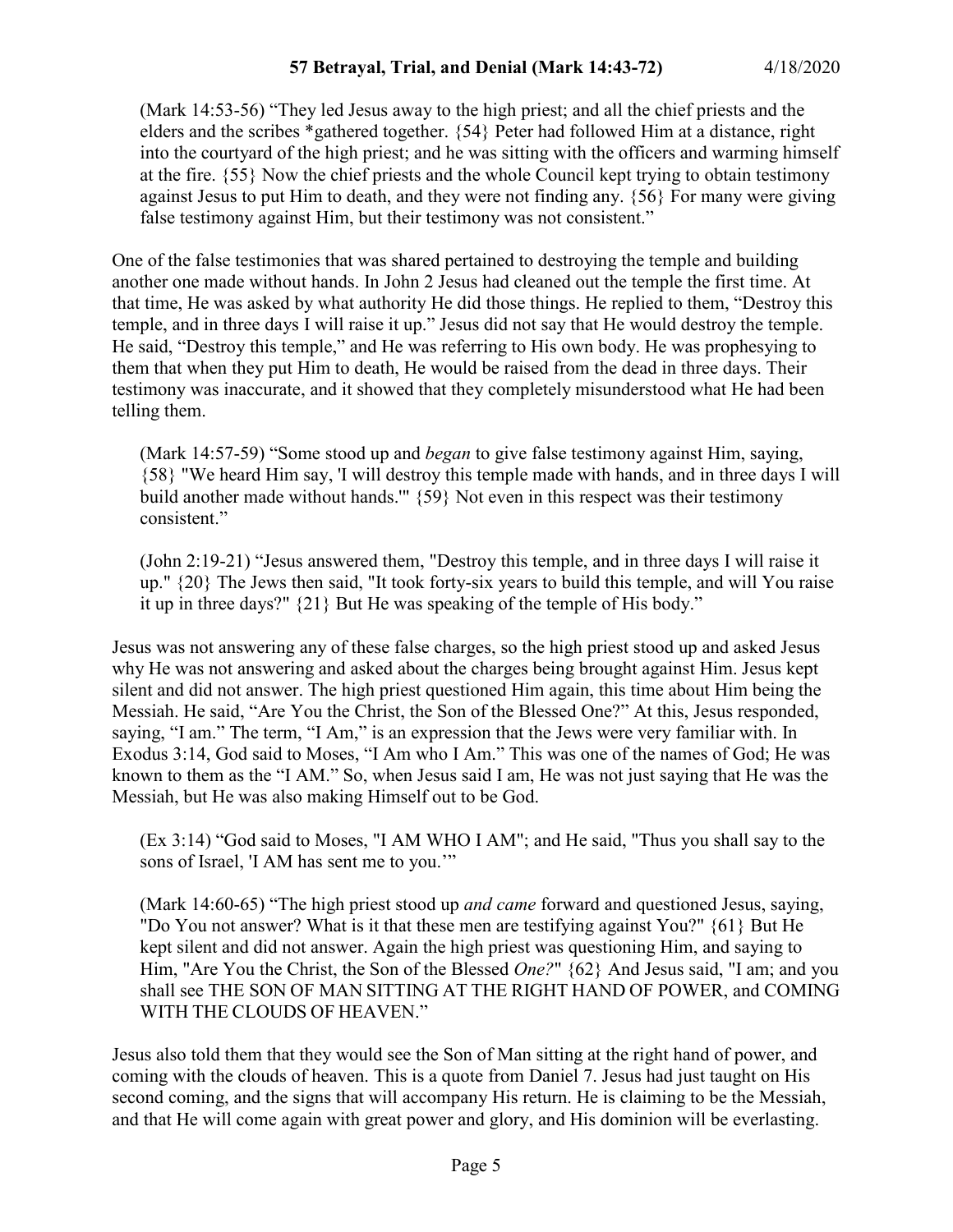(Mark 13:26) "Then they will see THE SON OF MAN COMING IN CLOUDS with great power and glory."

(Dan 7:13-14) "I kept looking in the night visions, and behold, with the clouds of heaven One like a Son of Man was coming, and He came up to the Ancient of Days and was presented before Him. {14} And to Him was given dominion, Glory and a kingdom, that all the peoples, nations and *men of every* language Might serve Him. His dominion is an everlasting dominion Which will not pass away; and His kingdom is one which will not be destroyed."

The high priest tore his clothes in protest of what Jesus said, and said, "What further need to we have of witnesses? You heard the blasphemy." And they all condemned Him to be deserving of death. Rather than looking at the evidence, they jumped to the conclusion that they had already predetermined, and condemned Him. They not only condemned Him, but they began to spit at Him, beat Him with their fists, and slap Him in the face. They blindfolded Him and told Him to prophesy. They completely missed the point that He had just prophesied about His second return.

(Mark 14:63-65) "Tearing his clothes, the high priest \*said, "What further need do we have of witnesses? {64} "You have heard the blasphemy; how does it seem to you?" And they all condemned Him to be deserving of death. {65} Some began to spit at Him, and to blindfold Him, and to beat Him with their fists, and to say to Him, "Prophesy!" And the officers received Him with slaps *in the face.*"

In Isaiah 53, we have the prophecy of the Messiah being oppressed and afflicted, but not opening His mouth. Jesus had not opened His mouth until His Messiahship had been questioned. It was by oppression and judgment that He is being taken away. He was the Lamb of God that was being led to slaughter. All the other details of his death and crucifixion were prophesied. The religious leaders thought they were getting Jesus out of their way. They thought that they could put Jesus to death and the power and authority would be theirs. What they did not realize is that actions were according to the predetermined plan of God.

(Is 53:7-8) "He was oppressed and He was afflicted, yet He did not open His mouth; like a lamb that is led to slaughter, and like a sheep that is silent before its shearers, so He did not open His mouth. {8} By oppression and judgment He was taken away; and as for His generation, who considered that He was cut off out of the land of the living for the transgression of my people, to whom the stroke *was due?"*

## **3. Rooster's Crow** (Mark 14:66-72)

The last part of our text today is about the Rooster's Crow. At the Last Supper Jesus had told the apostles that they would all fall away. They had all said that they would not fall away or deny Jesus, even if they had to die with Him. Jesus went on to tell Peter that before a rooster crows twice, he would deny Jesus three times. Now we will see the fulfillment of that prophecy that Jesus gave Peter.

(Mark 14:30-31) "And Jesus \*said to him, "Truly I say to you, that this very night, before a rooster crows twice, you yourself will deny Me three times." {31} But *Peter* kept saying insistently, "*Even* if I have to die with You, I will not deny You!" And they all were saying the same thing also."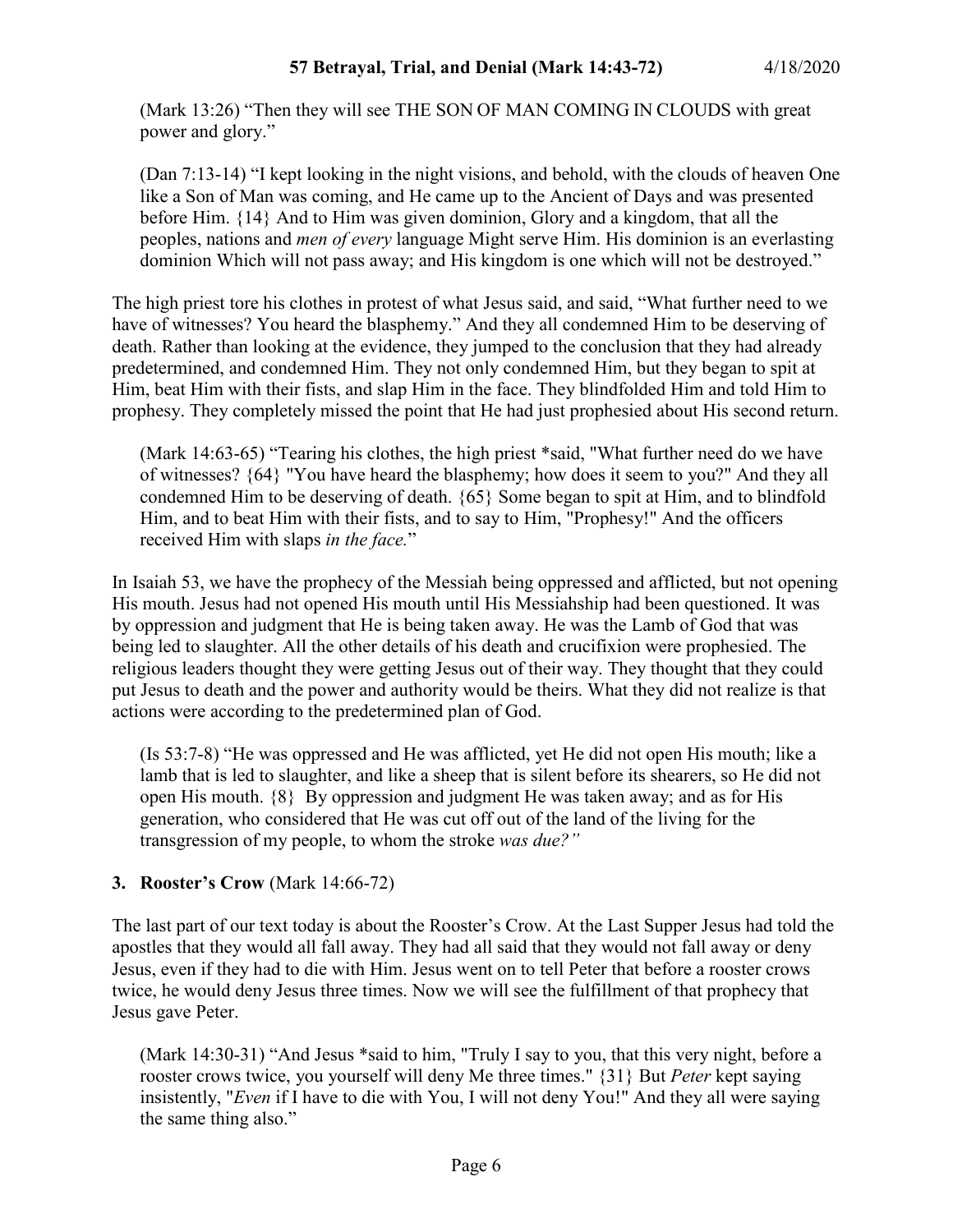Peter had initially fled, and then followed at a distance. He had gone into the courtyard with the soldiers and was warming himself by the fire. In the courtyard, one of the servant-girls of the high priest came and saw Peter, and said, "You were also with Jesus the Nazarene." She may have been in the crowd that arrested Jesus. She was a fellow-servant of Malchus, whose ear Peter had just cut off with His sword. She couldn't forget a face like that, and she confronted Peter about being with Jesus. Peter denied it, saying, "I neither know nor understand what you are talking about." And Peter went out onto the porch. That was the first denial before the rooster's crow.

(Mark 14:66-68) "As Peter was below in the courtyard, one of the servant-girls of the high priest \*came, {67} and seeing Peter warming himself, she looked at him and \*said, "You also were with Jesus the Nazarene." {68} But he denied *it,* saying, "I neither know nor understand what you are talking about." And he went out onto the porch."

Then, the servant-girl saw him again. She was not forgetting the face of the man who cut off the ear of her fellow-servant, Malchus. She began once more to say to the bystanders, "This is one of them." Peter denied it again. This was his second denial before the rooster's crow.

(Mark 14:69-70) "The servant-girl saw him, and began once more to say to the bystanders, "This is *one* of them!" {70} But again he denied it. And after a little while the bystanders were again saying to Peter, "Surely you are *one* of them, for you are a Galilean too."

After a little while the bystanders were again saying to Peter, "Surely you are one of them, for you are a Galilean too." It was not Peter's fishing attire that gave him away. It was his accent. In Matthew 26:73, we read that it was the way he talked that gave him away. When I am around people from Texas, I can usually tell their accent. When I am around people from New York, their accent is clear. When I am around people from the Midwest I can tell. Last summer we were at a campground and we were speaking with a man, and I said to him, "What part of Cincinnati are you from?" He asked how I knew he was from Cincinnati. I said that he used the word, "please," as a question. When someone from Cincinnati does not hear something clearly, they say, "please." It is a polite way of asking you to repeat what you said. I knew this because I married a beautiful young lady from Cincinnati. There are colloquialisms from different parts of the country, and I am sure that Peter talked like a Galilean and used certain terms that were common to Galilee.

(Matt 26:73) "A little later the bystanders came up and said to Peter, "Surely you too are *one* of them; for even the way you talk gives you away."

Peter began to curse and swear, "saying I do not know this man you are talking about." This is the future leader of the church in Jerusalem. This was the leader of leaders and he is cursing and swearing. This is sobering and humbling. Paul wrote in 1 Corinthians 10, "let him who thinks he stands take heed that he does not fall." Immediately a rooster crowed a second time, and Peter remembered how Jesus had made the remark to him, and he began to weep.

(Mark 14:71-72) "But he began to curse and swear, "I do not know this man you are talking about!" {72} Immediately a rooster crowed a second time. And Peter remembered how Jesus had made the remark to him, "Before a rooster crows twice, you will deny Me three times." And he began to weep."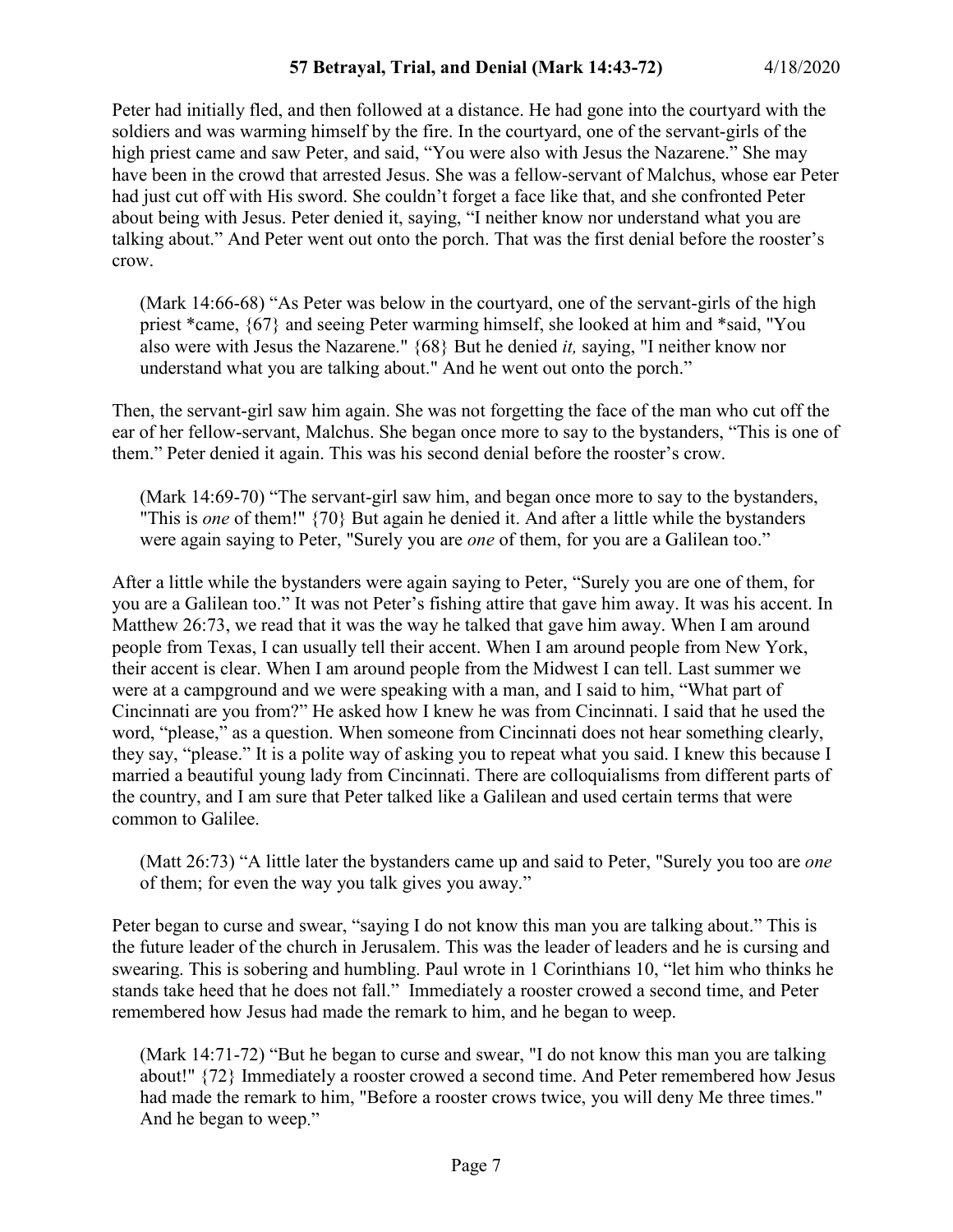(1 Cor 10:12) "Therefore let him who thinks he stands take heed that he does not fall."

In Luke 22, we are given an additional piece of information. When the rooster crowed, Jesus turned and looked at Peter. I am sure that this look was a piercing look. This look was all it took for Peter to know that Jesus knew what he had done. This is a humbling experience for Peter and he is remorseful of his actions. The fact is that when we sin, Jesus sees it. There is nothing that we think, say, or do that is hidden from Him. When we sin, we should have the same contriteness of heart that weeps bitterly over our sins. That is the sorrow that leads to repentance.

(Luke 22:61-62) "The Lord turned and looked at Peter. And Peter remembered the word of the Lord, how He had told him, "Before a rooster crows today, you will deny Me three times." {62} And he went out and wept bitterly."

#### **Conclusion and Applications**

As we draw to a close, in all three events, Jesus knew that these things would happen. The prophets had prophesied that they would happen and they were recorded in the Scriptures. In Acts 2 Peter preached that Jesus had been "delivered over by the predetermined plan and foreknowledge of God." Jesus could have foiled the Mole's Plan. He knew all along that Judas would betray Him. Jesus could have called down 120,000 angels and stopped it at any time. Jesus could have stopped the Kangaroo Court. He had prophesied that they would turn Him over to Pilate to be crucified. He had repeatedly told the apostles that this was going to happen. He could have prevented it.

(Acts 2:23) "this *Man,* delivered over by the predetermined plan and foreknowledge of God, you nailed to a cross by the hands of godless men and put *Him* to death."

As I pondered these things, I wondered why Jesus would go through all of this. I also asked God for the applications for our lives. I want to go back to Jesus' prayer in the Garden of Gethsemane.

**The first application is to live to do God's will.** Jesus prayed that if possible that this cup would be removed, but not His will but the will of the Father. Jesus knew that this was the will of the Father. Jesus prayed that the Father's will would be done. We always need to pray and live to accomplish God's will in our lives. Not every cup is easy; some are difficult.

(Mark 14:36) "And He was saying, "Abba! Father! All things are possible for You; remove this cup from Me; yet not what I will, but what You will."

**The second application is to be prayerful and alert.** In the Garden Jesus told Peter to keep praying that he would not come into temptation. Peter kept sleeping, rather than praying. I believe that difficult times will come in the days ahead. Much of the church is asleep and not praying. There are many who are praying and watching, but there are many who are asleep spiritually. We need to be praying, and in particular, that we would not fall into temptation.

(Mark 14:38) "Keep watching and praying that you may not come into temptation; the spirit is willing, but the flesh is weak."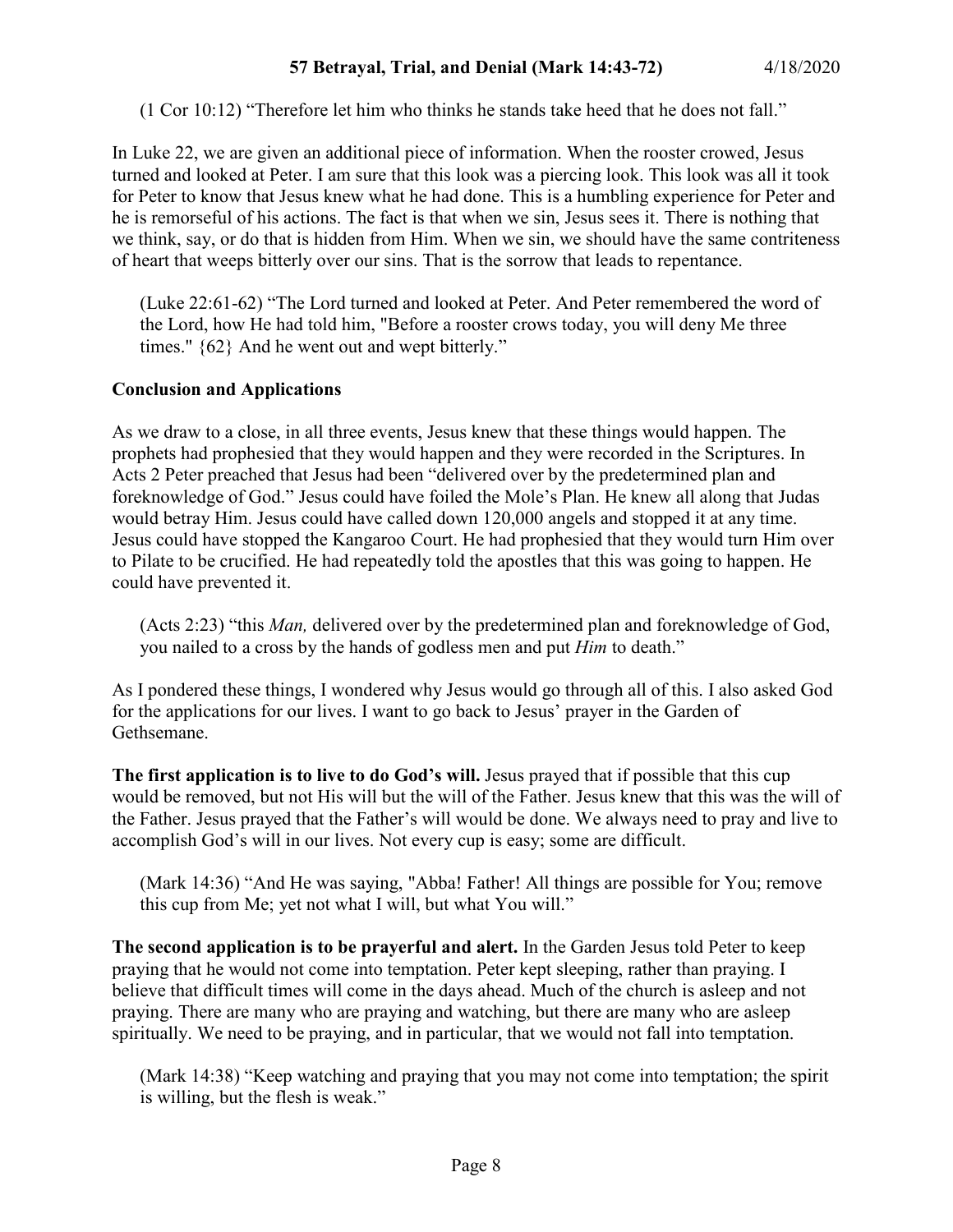**The third application is to love one another.** Why did Jesus do all of this? In John 3:16, we find that "God so loved the world that He sent His only begotten Son, that whoever believes in Him shall not perish, but have eternal life." Jesus went through all of this because of His great love for us.

(John 3:16) "For God so loved the world, that He gave His only begotten Son, that whoever believes in Him shall not perish, but have eternal life."

In Romans 5:8 Paul wrote, "But God demonstrates His own love toward us, in that while we were yet sinners, Christ died for us." This was a demonstration of God's perfect love for us.

(Rom 5:8) "But God demonstrates His own love toward us, in that while we were yet sinners, Christ died for us."

In John 15:13, Jesus told His disciples right before this happened, "Greater love has no one than this, that one lay down his life for his friends." That is what Jesus did for you and I. He laid down His life for you and I, and there is no greater love than that.

(John 15:13) "Greater love has no one than this, that one lay down his life for his friends."

We find in Ephesians 5:25-32 that husbands are to love their wives just as Christ also loved the church and gave Himself up for her. Paul was not talking just about marriage between a man and woman on earth; He was talking in reference to Christ and the church. The application for us is that we are to lay our lives down for one another. In marriages, we are to lay our lives down for one another. We are to serve one another and love one another.

(Eph 5:25-32) "Husbands, love your wives, just as Christ also loved the church and gave Himself up for her... {32} This mystery is great; but I am speaking with reference to Christ and the church."

**The fourth application is to search for the lost**. Another reason of why Jesus went through all of this is found in Hebrews 12:2. We are exhorted to fix our eyes on Jesus, the author and perfected of faith, who for the joy set before Him endured the cross, despising the shame, and has sat down at the right hand of the throne of God." Jesus did this for the joy set before Him. We have a number of parables in Luke 15 about this joy set before Him. In Luke 15:7, we have the lost sheep that was found and God said there is more joy in heaven over one sinner who repents than the ninety-nine righteous persons who need no repentance. In Luke 15:9-10, we have the woman who lost the coin and then found it. She called together her friends and said to "rejoice with me, for I have found the coin which I had lost." Then, Jesus said, "in the same way, I tell you, there is joy in the presence of the angels of God over one sinner who repents." Then, in Luke 15:11-32 we have the story of the prodigal son. In all three of these parables the point is that we have to rejoice over sinners that are reconciled to the Father. The joy set before Jesus was that you and I were reconciled to the Father. You and I were lost sheep and were found. We were the lost coin that was found and the angels in heaven rejoiced when we were found. Why did Jesus endure the spitting (shame), the slapping, the beating, the crucifixion? Why did He endure all of this? He did it for the joy set before Him. In the same way, the application for us is to learn from Jesus and do whatever it takes to see people come to Jesus. We need to search for the lost sheep, the lost coins, and the prodigal sons.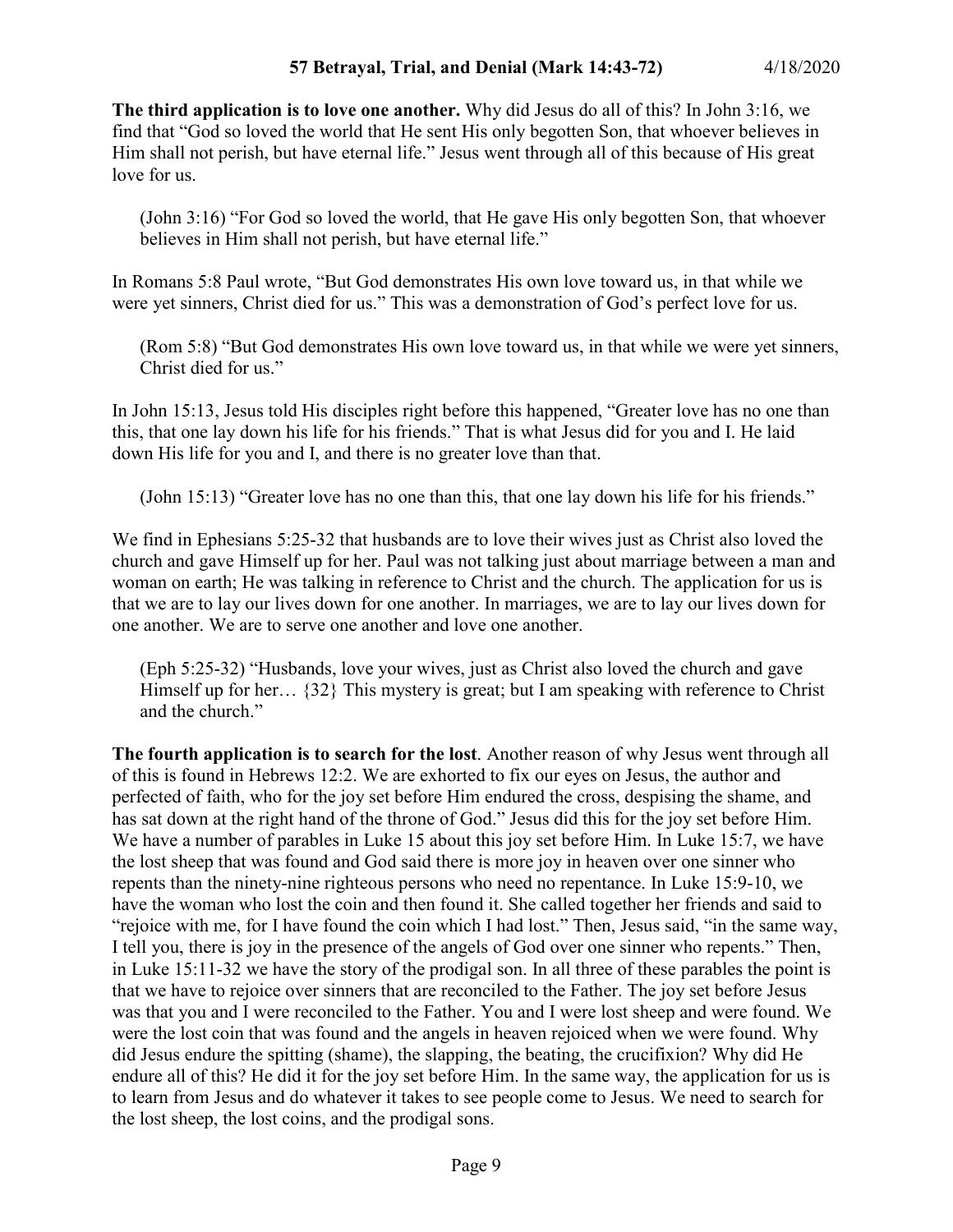(Heb 12:2) "fixing our eyes on Jesus, the author and perfecter of faith, who for the joy set before Him endured the cross, despising the shame, and has sat down at the right hand of the throne of God."